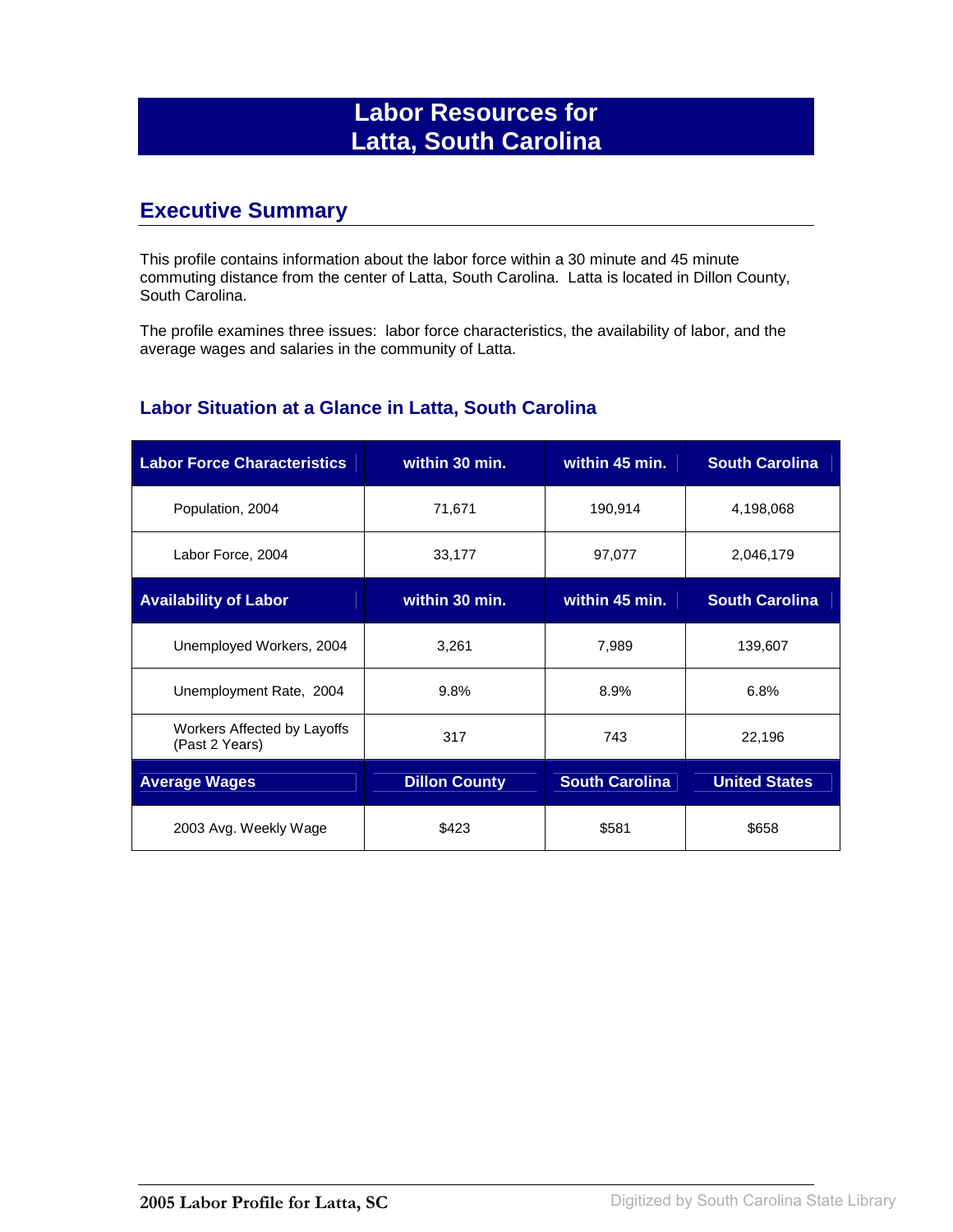# **Labor Force Characteristics for Latta, South Carolina**

The composition and size of a community's labor force is linked very closely with demographic and economic conditions and trends in the region. The following labor force profile provides basic information on the population base and labor force characteristics so that the reader can better assess labor force conditions in the community.

| <b>Labor Force</b>             |                              |                                                |                                 |
|--------------------------------|------------------------------|------------------------------------------------|---------------------------------|
|                                | 30 min.<br><b>Drive time</b> | 45 min.<br><b>Drive time</b>                   | <b>South</b><br><b>Carolina</b> |
| Labor Force<br>2004            | 33,177                       | 97,077                                         | 2,046,179                       |
| Change since<br>2000           | 77                           | 7,689                                          | 49,079                          |
|                                |                              | <b>Population</b>                              |                                 |
| Population 2004                | 71,671                       | 190,914                                        | 4,198,068                       |
| Change since<br>2000           | 1,084                        | 5,561                                          | 186,056                         |
| Projected<br>2010              | 61,556                       | 182,116                                        | 4,446,704                       |
|                                |                              | <b>Gender Distribution</b>                     |                                 |
| Male                           | 34,576                       | 91,869                                         | 2,040,261                       |
| Female                         | 37,095                       | 99,045                                         | 2,132,454                       |
|                                |                              | <b>Age Distribution</b>                        |                                 |
| Ages 20-34                     | 14,439                       | 38,459                                         | 875,330                         |
| Ages 35-49                     | 15,065                       | 40,801                                         | 925,330                         |
| Ages 50-64                     | 12,797                       | 34,927                                         | 739,980                         |
| 20-54<br>*Prime Working<br>Age | 34,532                       | 92,725                                         | 2,084,880                       |
|                                |                              | <b>Highest Level of Educational Attainment</b> |                                 |
| <b>High School</b>             | 23,272                       | 61,732                                         | 778,054                         |
| Some College                   | 10,601                       | 32,643                                         | 500,194                         |
| Associate<br>Degree            | 3,790                        | 11,094                                         | 173,428                         |
| <b>Bachelors</b><br>Degree     | 6,316                        | 19,618                                         | 351,526                         |
| Post Bachelor                  | 3,262                        | 9,619                                          | 178,529                         |

\*Prime working age group: People between the ages of 18-54 are often referred to as the prime working age group. In staffing a new facility, prudent managers often prefer to staff its production work force with workers whose ages form a normal distribution curve. This provides for stability, flexibility and continuity of knowledge.

Source: 2004 Estimates Based on 2000 U.S. Census of Population and Woods and Poole, 2003 Edition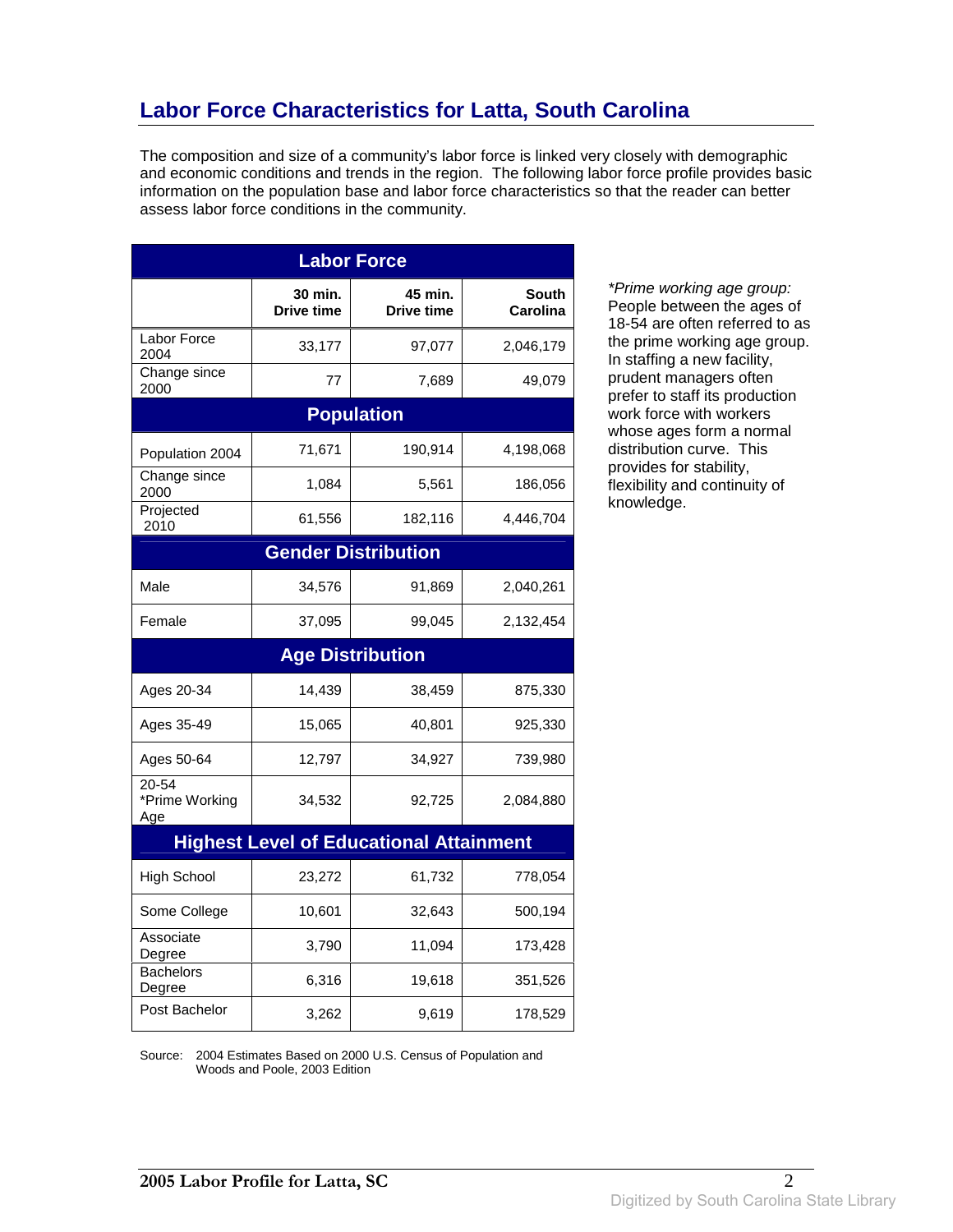# **Employment Characteristics for Latta, South Carolina**

| <b>Total Employment</b> |                       |                       |                   |
|-------------------------|-----------------------|-----------------------|-------------------|
| Year                    | 30 min.<br>Drive time | 45 min.<br>Drive time | South<br>Carolina |
| 2004                    | 29.916                | 89,088                | 1,906,571         |

Total Employment data include all full and part-time wage and salaried workers in the area. These people may or may not reside in the area.

| <b>Monthly Employment by Sector</b><br><b>Dillon County</b>                                          |                   |            |                 |
|------------------------------------------------------------------------------------------------------|-------------------|------------|-----------------|
| Sector                                                                                               | 30 min.           | 45 min.    |                 |
|                                                                                                      | Drive time<br>123 | Drive time | South Carolina  |
| Agriculture, Forestry, Fishing and Hunting<br><b>Mining</b>                                          | 3                 | 315<br>26  | 12,379<br>1,603 |
| <b>Utilities</b>                                                                                     | 15                | 96         | 11,891          |
| <b>Construction</b>                                                                                  | 743               | 3,575      | 111,730         |
| <b>Manufacturing</b>                                                                                 | 6,180             | 13,839     | 275,573         |
| Wood product manufacturing                                                                           | 185               | 596        | 8,371           |
| Nonmetallic mineral product manufacturing                                                            | 19                | 97         | 9,155           |
| Primary metal manufacturing                                                                          | 46                | 325        | 6,317           |
| Fabricated metal product manufacturing                                                               | 179               | 803        | 27,357          |
| Machinery manufacturing                                                                              | 144               | 501        | 21,278          |
| Computer and electronic product<br>manufacturing                                                     |                   |            | 7,666           |
| Electrical equipment and appliance mfg.                                                              |                   |            | 10,748          |
| Transportation equipment manufacturing                                                               | 564               | 1,045      | 30,932          |
| Furniture and related product manufacturing                                                          | 4                 | 36         | 4,225           |
| Miscellaneous manufacturing                                                                          | 3                 | 29         | 7,846           |
| Food manufacturing                                                                                   | 112               | 391        | 17,832          |
| Beverage and tobacco product<br>manufacturing                                                        |                   |            | 1,445           |
| Textile mills                                                                                        | 936               | 1,046      | 40,207          |
| Textile product mills                                                                                | 65                | 211        | 9,724           |
| Apparel manufacturing                                                                                | 296               | 482        | 5,321           |
| Paper manufacturing                                                                                  | 244               | 1,350      | 14,710          |
| Printing and related support activities                                                              | 52                | 118        | 7,327           |
| Petroleum and coal products manufacturing                                                            |                   |            | 288             |
| Chemical manufacturing                                                                               | 236               | 763        | 21,659          |
| Plastics and rubber products manufacturing                                                           | 36                | 115        | 23,054          |
| <b>Wholesale Trade</b>                                                                               | 672               | 2,058      | 62,523          |
| <b>Retail Trade</b>                                                                                  | 3,618             | 10,226     | 224,031         |
| <b>Transportation and Warehousing</b>                                                                | 217               | 937        | 46,941          |
| <b>Education and Health Services</b>                                                                 | 4,297             | 12,147     | 156,232         |
| <b>Leisure and Hospitality</b>                                                                       | 1,887             | 9,000      | 192,748         |
| <b>Professional and Business Services</b><br>2003 Covered Weges, SC Employment Sequrities Commission | 861               | 3,963      | 186,481         |

Source: 2003 Covered Wages, SC Employment Securities Commission

**2005 Labor Profile for Latta, SC** 3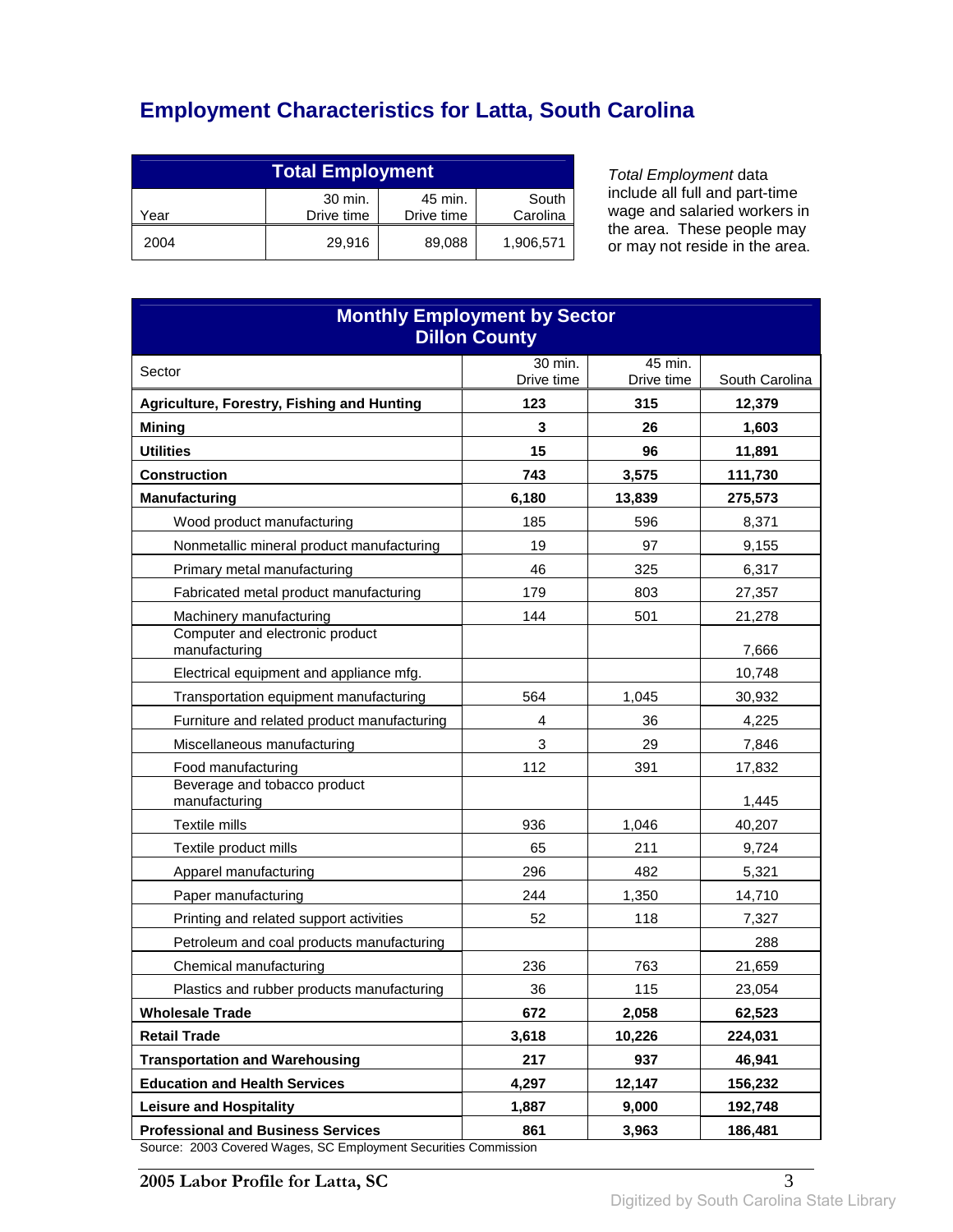| <b>Largest Industries by Total Employment</b><br>In Dillon County |               |                                |            |           |
|-------------------------------------------------------------------|---------------|--------------------------------|------------|-----------|
| Company Name                                                      | City          | <b>Primary Product/Service</b> | Employment | Date Est. |
| Perdue Farms Inc                                                  | Dillon        | Poultry products               | 1002       | 1992      |
| Dillon Yarn Corp                                                  | Dillon        | Textured Yarn                  | 414        | 1968      |
| <b>Wix Filtration Corp</b>                                        | Dillon        | Air, oil & fuel filters        | 373        | 1977      |
| Franco Mfg-Davids of<br>Dillon Plt                                | Dillon        | Comforters                     | 300        | 1980      |
| Smurfit-Stone                                                     | Latta         | Corrugated packaging           | 225        | 1975      |
| Anvil Knitwear                                                    | Hamer         | Knitwear                       | 192        | 1996      |
| Carpostan Industries                                              | Lake View     | Upholstery material            | 151        | 1969      |
| Mohawk                                                            | Dillon        | Carpet yarn                    | 150        | 1987      |
| <b>Dillon Furniture</b><br>Manufacturing Co                       | Dillon        | Household wood furniture       | 61         | 1960      |
| <b>Charles Craft Inc</b>                                          | Hamer         | <b>Specialty yarns</b>         | 48         |           |
| Perdue Farms Inc                                                  | Dillon        | Poultry products               | 1002       | 1992      |
| Dillon Yarn Corp                                                  | Dillon        | <b>Textured Yarn</b>           | 414        | 1968      |
| <b>Wix Filtration Corp</b>                                        | Dillon        | Air, oil & fuel filters        | 373        | 1977      |
| Franco Mfg-Davids of<br>Dillon Plt                                | Dillon        | Comforters                     | 300        | 1980      |
| Smurfit-Stone                                                     | Latta         | Corrugated packaging           | 225        | 1975      |
| Anvil Knitwear                                                    | Hamer         | Knitwear                       | 192        | 1996      |
| Carpostan Industries                                              | Lake View     | Upholstery material            | 151        | 1969      |
| Mohawk                                                            | <b>Dillon</b> | Carpet yarn                    | 150        | 1987      |
| <b>Dillon Furniture</b><br>Manufacturing Co                       | Dillon        | Household wood furniture       | 61         | 1960      |
| <b>Charles Craft Inc</b>                                          | Hamer         | Specialty yarns                | 48         |           |

### **Employer-Employee Relationship**

Employer-employee relations in South Carolina are very stable and the state consistently ranks as one of the least unionized in the nation. In 2004, only 4.5 percent of the state's workers were members of a labor union. Additionally, the state has consistently had one of the lowest work stoppage rates in the United States. On average, less than .01 percent of working time was lost due to strikes in manufacturing and non-manufacturing industries combined.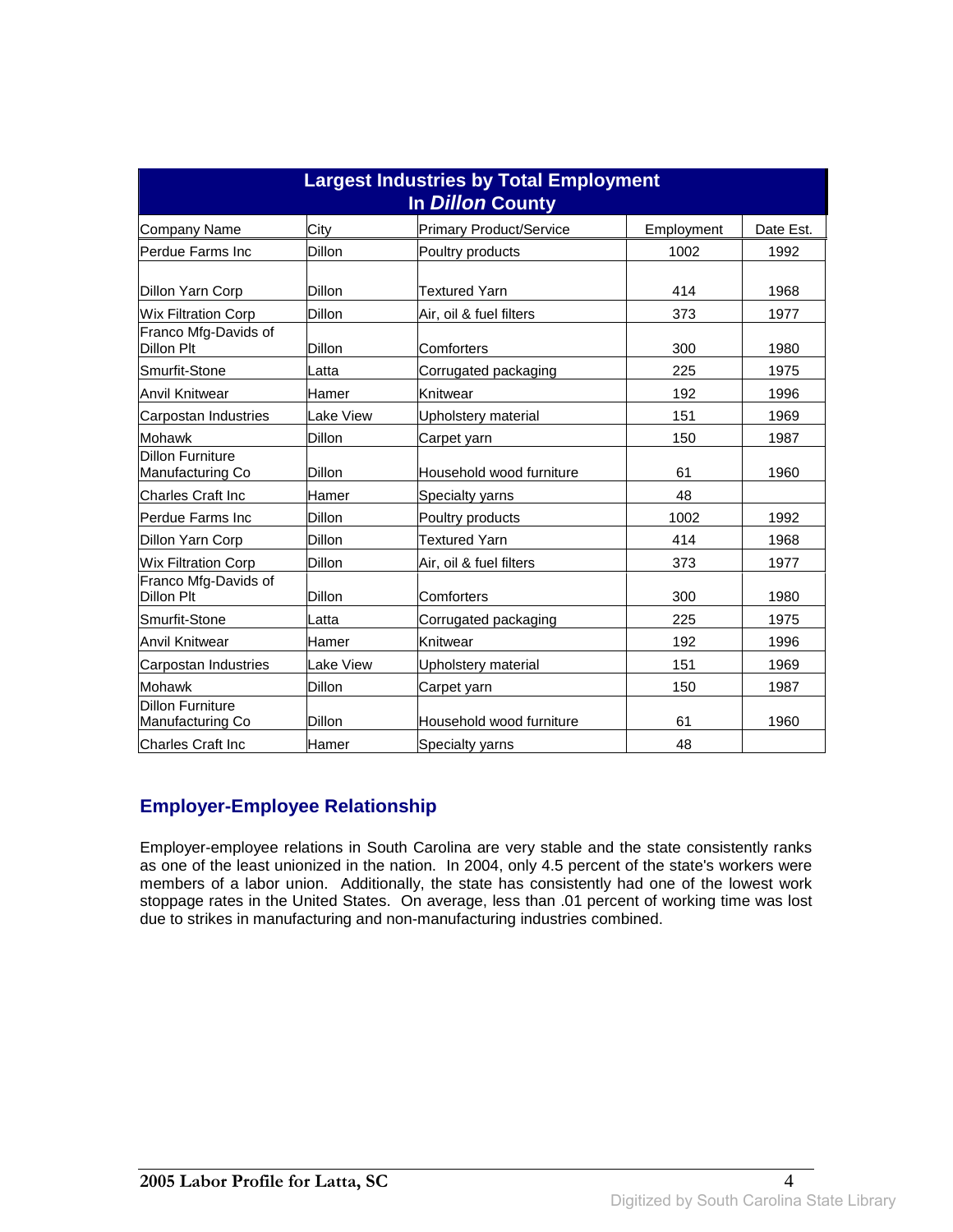### **Labor Force Participation & Unemployment**

| <b>Labor Force Participation &amp; Unemployment</b> |                       |                       |                |  |
|-----------------------------------------------------|-----------------------|-----------------------|----------------|--|
| Year                                                | 30 min.<br>Drive time | 45 min.<br>Drive time | South Carolina |  |
| Labor Force<br>(2004)                               | 33,177                | 97,077                | 2,046,179      |  |
| Labor Force<br>Change from 2000                     | 77                    | 7,689                 | 49.079         |  |
| Labor Force<br><b>Participation Rate</b>            | 46%                   | 51%                   | 49%            |  |
| Unemploy-<br>ment (2004)                            | 3,261                 | 7,989                 | 139.607        |  |
| Unemployment<br>Rate                                | 9.8%                  | 8.9%                  | 6.8%           |  |

The labor force participation rate is the percentage which results from dividing the labor force count by the total population.

Unemployment reflects the total number of persons who do not have a job and are actively seeking employment.

#### **Other Potential Sources of Labor Supply**

| <b>Total Jobs Lost</b><br><b>Due to Mass Closings and Layoffs</b><br><b>Past Two Years</b> |                       |                       |                |
|--------------------------------------------------------------------------------------------|-----------------------|-----------------------|----------------|
| Sector                                                                                     | 30 min.<br>Drive time | 45 min.<br>Drive time | South Carolina |
| Total                                                                                      | 317                   | 743                   | 22,196         |
| Manufacturing                                                                              | 317                   | 735                   | 19,196         |
| <b>Distribution</b>                                                                        |                       |                       | 1,213          |
| Service                                                                                    |                       | 9                     | 1,745          |
| Other                                                                                      |                       |                       | 42             |

Recent closings and layoffs are a rich source of skilled and experienced labor for companies seeking to locate or expand in a given area. Industries in which layoffs and closings occur can provide some indication of the skills and knowledge-base of many unemployed and underemployed workers in a region.

| <b>Commuters to Other Areas</b>                                  |       |        |        |
|------------------------------------------------------------------|-------|--------|--------|
| 30 min.<br>45 min.<br>South Carolina<br>Drive time<br>Drive time |       |        |        |
| Commuters to<br>other areas                                      | 8,072 | 18,895 | 31,833 |

Source: 2000 U.S. Census of Population

 Workers commuting to places outside their resident are a significant source of experienced labor for new and expanding industries. These workers may be willing to consider an opportunity for employment nearer their place of residence.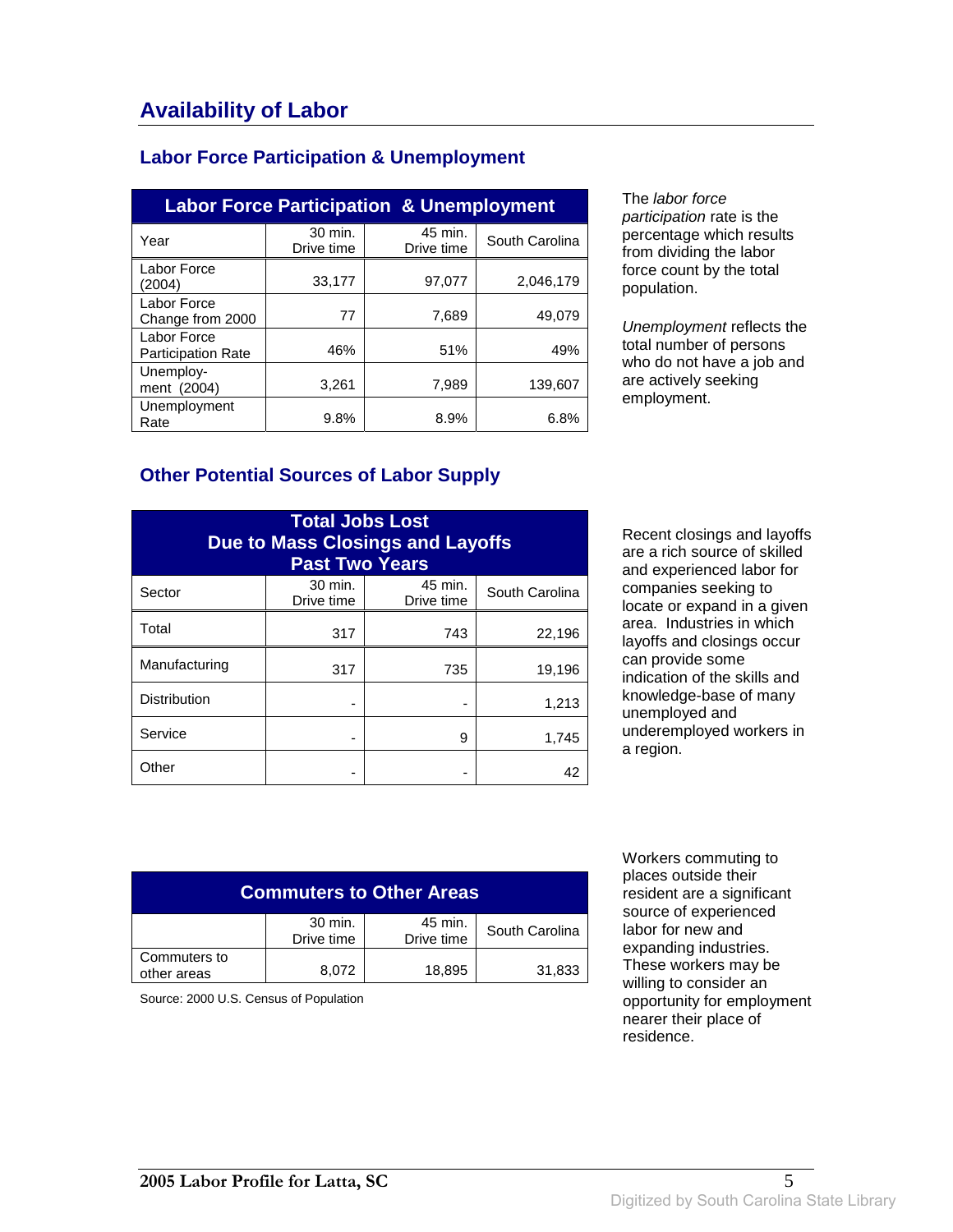### **Recent Graduates of South Carolina's Colleges and Universities**

| <b>Certificates/Degrees Conferred</b><br><b>From Technical Colleges</b><br>in Select Degrees Within 45 Minute Drive Time of Dillon County, SC |                                                        |  |
|-----------------------------------------------------------------------------------------------------------------------------------------------|--------------------------------------------------------|--|
| Degree Area                                                                                                                                   | Two Year Certificates/Degrees Conferred<br>2002 - 2004 |  |
| Computer and Information Sciences (Total)                                                                                                     | 50                                                     |  |
| Data Processing Technology                                                                                                                    | 42                                                     |  |
| Engineering Technologies (Total)                                                                                                              | 48                                                     |  |
| Electrical , Electronic & Communications                                                                                                      | 24                                                     |  |
| Mechanical Engineering/Tech                                                                                                                   | *                                                      |  |
| Mechanic & Repair Technologies (Total)                                                                                                        | 122                                                    |  |
| <b>Industrial Electronics</b>                                                                                                                 | 15                                                     |  |
| <b>HVAC</b>                                                                                                                                   | 56                                                     |  |
| Precision Production (Total)                                                                                                                  | 71                                                     |  |
| Machine Tool Technology/Machinist                                                                                                             | 28                                                     |  |

| <b>Graduation From South Carolina's</b><br><b>Four Year Colleges and Universities</b><br><b>In Select Degrees</b> |                  |                               |  |
|-------------------------------------------------------------------------------------------------------------------|------------------|-------------------------------|--|
|                                                                                                                   |                  | Degrees Conferred (2002-2004) |  |
|                                                                                                                   | <b>Bachelors</b> | Post- Grad                    |  |
| Computer and Information<br>Science (Total)                                                                       | 910              | 108                           |  |
| <b>Computer Engineering</b>                                                                                       | 150              | 149                           |  |
| <b>Computer Programming</b>                                                                                       | 12               | 5                             |  |
| Engineering & Related<br>Technologies (Total)                                                                     | 1,316            | 786                           |  |
| <b>Chemical Engineering</b>                                                                                       | 136              | 38                            |  |
| <b>Electrical Engineering</b>                                                                                     | 257              | 150                           |  |
| Industrial Engineering                                                                                            | 78               | 44                            |  |
| <b>Mechanical Engineering</b>                                                                                     | 268              | 95                            |  |
| Business Admin &<br>Management                                                                                    | 4.754            | 1,018                         |  |
| International Business/Trade                                                                                      | 178              | 276                           |  |

Source: South Carolina Commission on Higher Education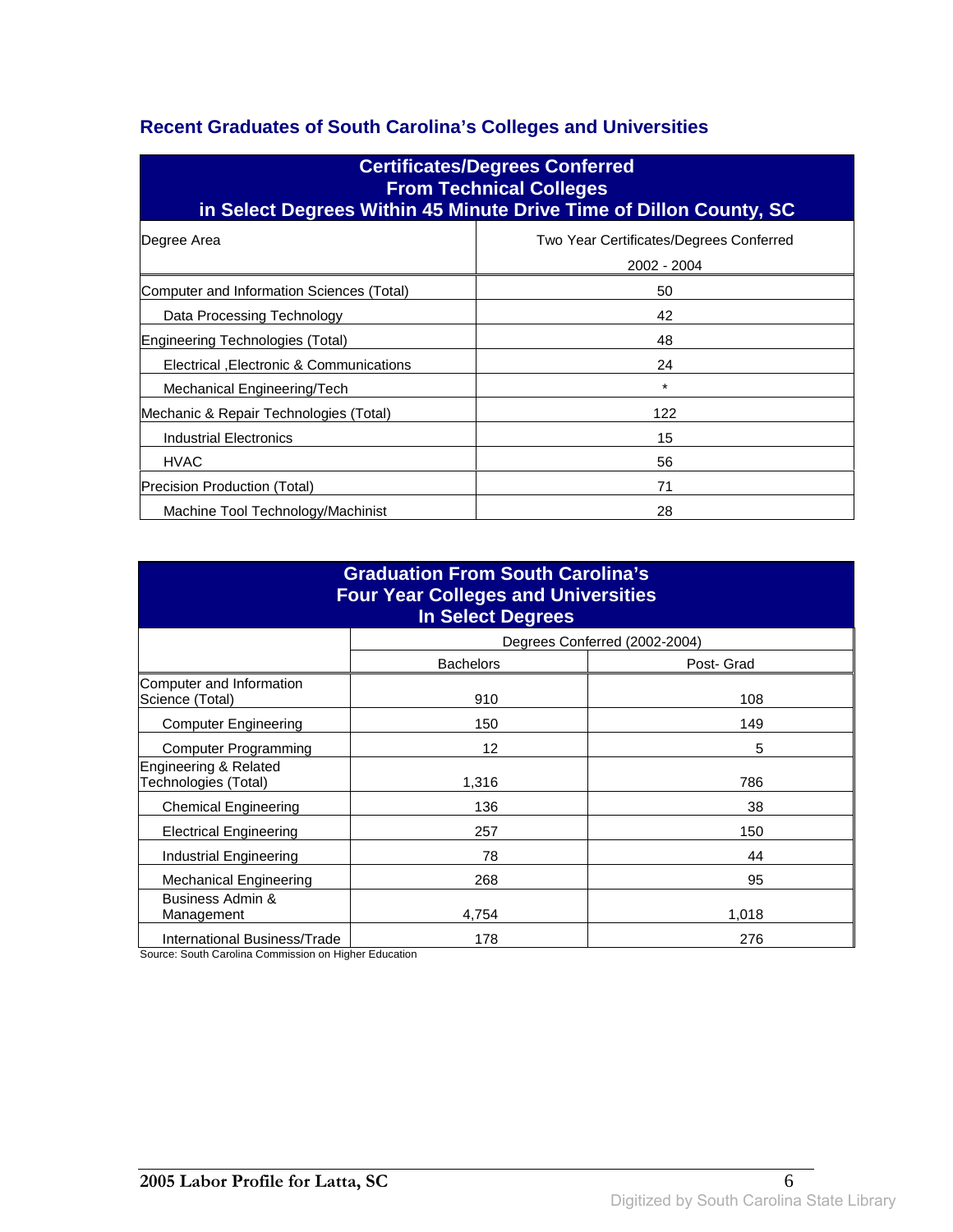## **Wages and Salaries**

| <b>Average Wage and Salary</b><br><b>Comparison</b> |                  |                |                      |
|-----------------------------------------------------|------------------|----------------|----------------------|
| Sector                                              | Dillon<br>County | South Carolina | <b>United States</b> |
| Avg. Weekly<br>Wages*                               | \$423            | \$581          | \$658                |
| Avg. Annual<br>Salarv*                              | \$22,022         | \$30,240       | \$37,508             |
| Avg. Hourly Prod.<br>Wages**                        | N/A              | \$14.73        | \$16.14              |

\*Covered Wages and Employment, 2003, SC Employment Securities Commission

\*\* Employment & Earnings, 2004, U.S. Department of Labor

| <b>Average Annual Salary</b><br><b>Manufacturing Sectors, 2004</b> |                      |                |  |
|--------------------------------------------------------------------|----------------------|----------------|--|
| Sector                                                             | <b>Dillon County</b> | South Carolina |  |
| <b>Manufacturing Total</b>                                         | \$26,273             | \$39,027       |  |
| Wood product                                                       | ***                  | \$30,808       |  |
| Nonmetallic mineral product                                        | ***                  | \$39,031       |  |
| Primary metal                                                      | ***                  | \$49,695       |  |
| Fabricated metal product                                           | ***                  | \$37,533       |  |
| Machinery                                                          | ***                  | \$39,952       |  |
| Computer and electronic product                                    | ***                  | \$40,186       |  |
| Electrical equipment and appliance                                 | ***                  | \$40,178       |  |
| Transportation equipment                                           | ***                  | \$44,099       |  |
| Furniture and related product                                      | ***                  | \$27,907       |  |
| Miscellaneous                                                      | ***                  | \$34,350       |  |
| Food                                                               | ***                  | \$26,620       |  |
| Beverage and tobacco product                                       | ***                  | \$35,765       |  |
| <b>Textile mills</b>                                               | \$23,345             | \$31,898       |  |
| Textile product mills                                              | ***                  | \$25,618       |  |
| Apparel                                                            | ***                  | \$23,705       |  |
| Paper                                                              | ***                  | \$55,139       |  |
| Printing and related support<br>activities                         | \$25,249             | \$36,634       |  |
| Petroleum and coal products                                        | ***                  | \$49,113       |  |
| Chemical                                                           | ***                  | \$50,870       |  |
| Plastics and rubber products                                       | ***                  | \$46,620       |  |

\*\*\*Indicates data suppressed

Source: Covered Wages and Employment, SC Employment Securities Commission